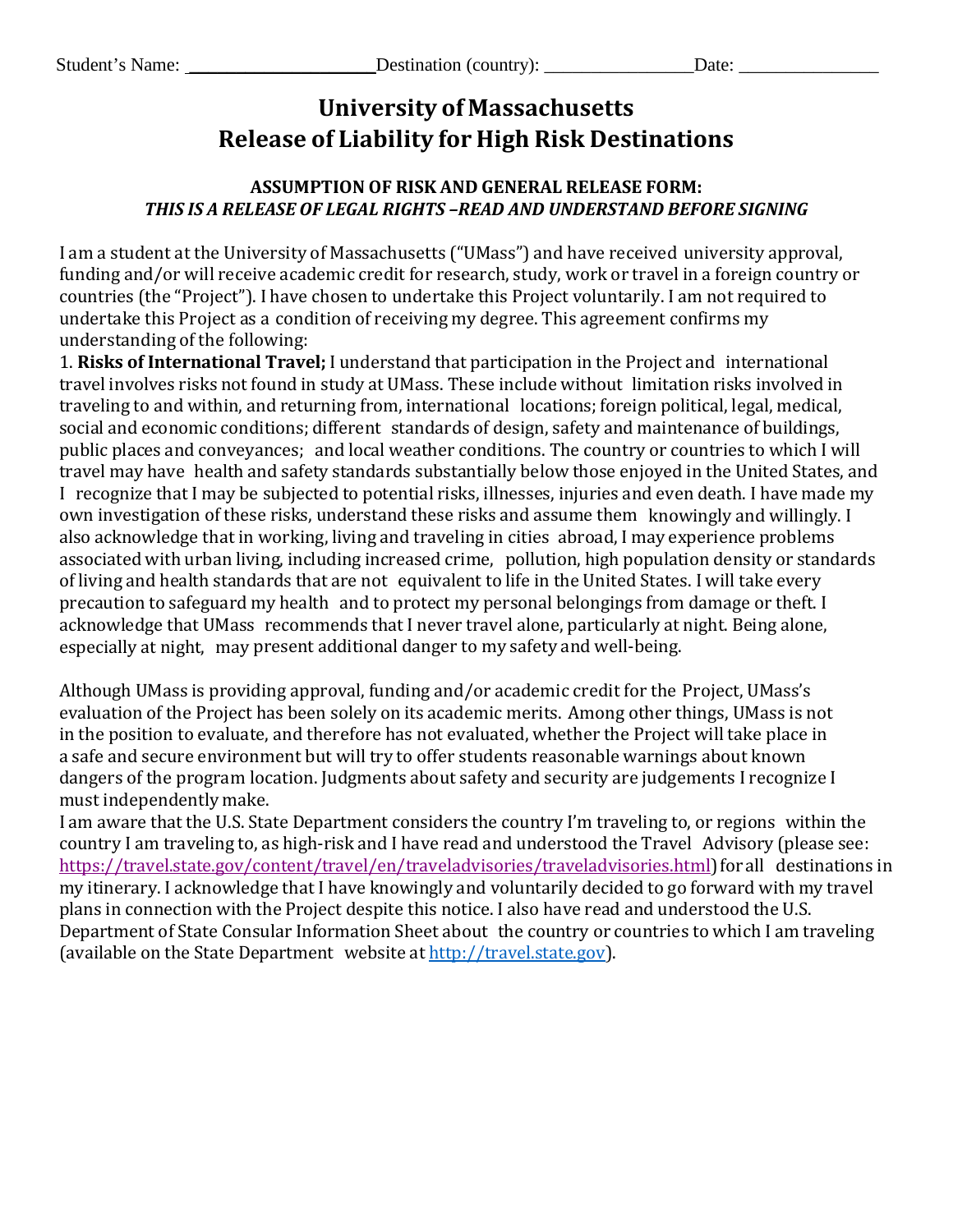2. **Health Insurance; Medical Care; Health and Safety Concerns.** I am aware that, during my participation in the Project, I will be automatically enrolled in the [UMass International](https://www.umassp.edu/hr/international-travel-insurance)  [Travel Insurance program.](https://www.umassp.edu/hr/international-travel-insurance) I understand and agree that if, during my participation in the Project, UMass learns that I am experiencing serious health problems, have suffered an injury, or am otherwise in a situation that raises significant health and/or safety concerns, then UMass may contact my parents or any other person whose name I have provided as my "emergency contact." I understand that UMass ordinarily will not initiate such contact without first having a discussion with me.

I also understand that I am responsible for obtaining any recommended immunizations before traveling to my destination. I carry valid and current medical insurance and have a valid insurance identity card to bring. I have determined that this insurance is adequate to cover injuries or illnesses that I may sustain while participating in the Project. I will be solely responsible for payment in full of all costs of medical care I may receive during my participation in the Project.

Before departure, I will enroll in the US State Department Smart Traveler Enrollment Program (STEP) traveler registration program: <https://step.state.gov/>

3. **Standards of Conduct.** I recognize that I assume an important personal obligation to conduct myself in a manner compatible with local laws and regulations; with UMass's policies for student conduct (including without limitation those set forth in the *UMass Student Conduct Code and Conduct Process* and in any Project-specific materials); and with the policies of my host institution (if any). I promise to act responsibly and will become informed of, and will abide by, all such laws, regulations, policies and standards. I will comply with UMass's policies, standards and instructions for student behavior. I agree that UMass has the right to enforce all standards of conduct described above.

4. **Travel Arrangements**. I understand that UMass does not represent or act as an agent for, and cannot control the acts or omissions of, any host family, employer, transportation carrier, hotel, tour organizer or other provider of food, goods or services involved in the Project. I understand that UMass is not responsible for matters that are beyond its control, and that it cannot warrant the safety or convenience of the circumstances under which I will be living or working.

5. **GENERAL RELEASE**. Knowing the risks described above, in consideration of my participation in the Project, I agree, on behalf of my family, heirs, personal representative(s), successors and assigns, to assume all the risks and responsibilities surrounding my participation in the Project and release, hold harmless the Commonwealth of Massachusetts, the University of Massachusetts, and its trustees, officers, employees, representatives, and agents, from and against any and all claims, demands, causes of action, suits, loss or liabilities whatsoever of every name and nature, in law, equity and otherwise, which, against the said Commonwealth of Massachusetts, the University of Massachusetts, its trustees, officers, employees and agents, I, for myself, my heirs, administrators, executors, successors and assigns now have or ever had or can, shall, or may have, arising out of or which might arise out of, directly or indirectly, any and all alleged personal, pecuniary, and bodily injury to me as a result of my participation in the Project (including periods in transit to or from my destination).